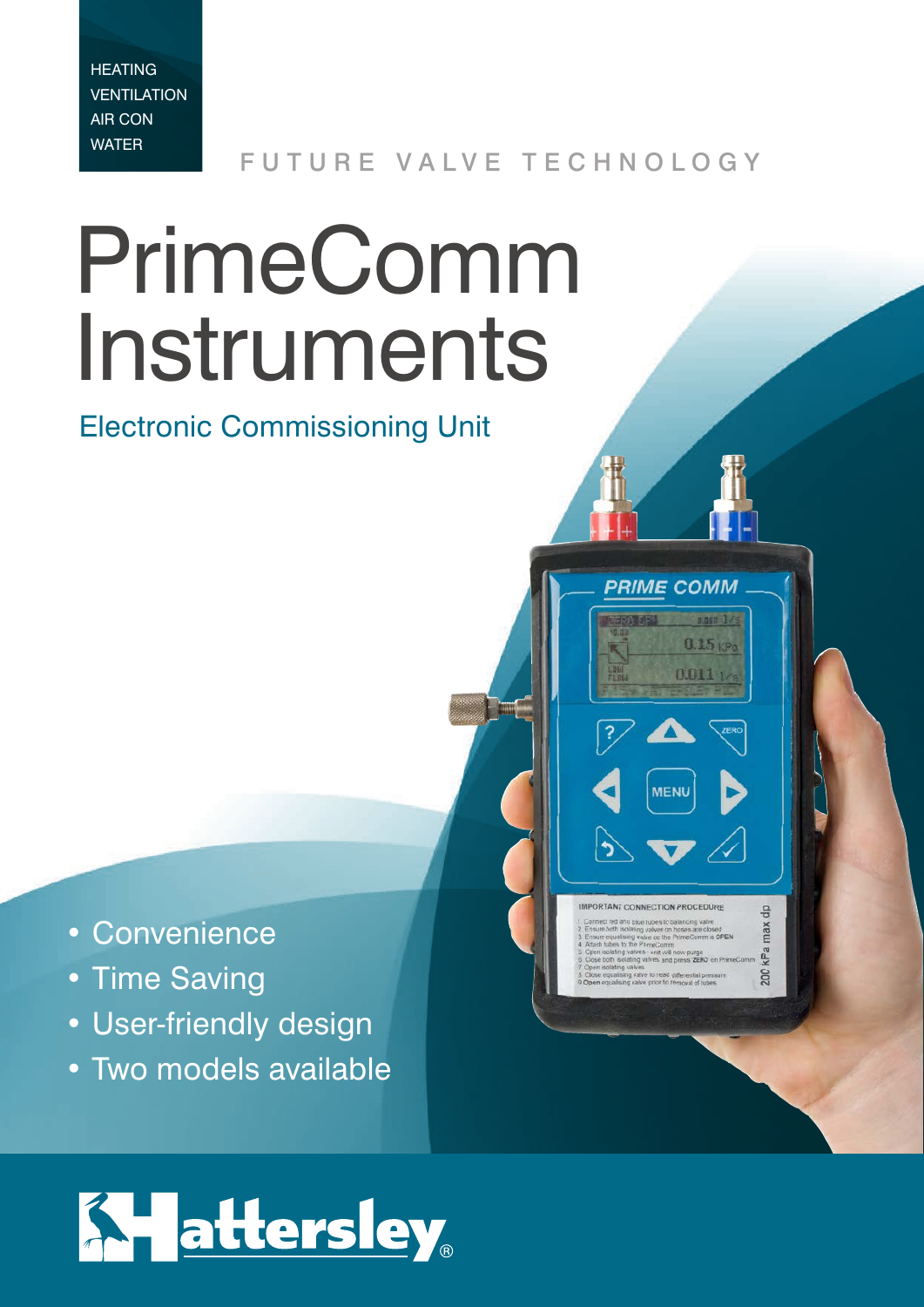## **PrimeComm**

## Electronic Commissioning Unit with Application Software



The PrimeComm is an electronic manometer, which is designed to measure differential pressures primarily on balancing valves within water-based HVAC systems. Two options are available Standard Pressure 0.5 kPa - 200 kPa and High Pressure 2.0 kPa to 600 kPa. The PrimeComm is offered as a complete replacement for a traditional 'water box' and is the obvious choice for today's commissioning engineers. The performance characteristics of over 4,500 valves - from 70 manufacturers are pre-programmed into the PrimeComm and this extensive knowledge base is continually being updated as new valves are introduced onto the market.

Each unit is supplied with Project Application Software which allows the user to set out a project on a PC with the ability to define floors, groups, branches etc and drag and drop valves into each of these areas. Once prepared, the commissioning schedule for the project can be loaded to the PrimeComm for use on-site.

## FEATURES

#### > Convenience

Compact and lightweight and supplied in a carry case with connection tubes, Binder-style adapters and an assortment of commissioning accessories.

#### > User-friendly design

Small enough to be held in the palm of one hand and with nine button keypad to allow quick and simple navigation of the menu structure.

#### > Time saving

Each unit is supplied with Project Application Software which can be loaded onto a Windows™ PC to enable a project to be defined prior to attending site.

#### > Higher

Two models available Standard Pressure 0.5 kPa - 200 kPa and High Pressure 2.0 kPa to 600 kPa much higher than traditional water / mercury boxes.

### BENEFITS

- Lightweight, compact and easily transportable.
- Highly accurate measurement of differential pressure.
- Eliminates manual calculations, saving time and reducing risk of errors.
- Storing data from site, and downloading of data to PC for commissioning report.
- Technical support available.
- Covers a wide range of differential pressures.

Every effort has been made to ensure that the information contained in this publication is accurate at the time of publishing. Crane Ltd assumes no responsibility or liability for typographical errors or ommissions<br>or for

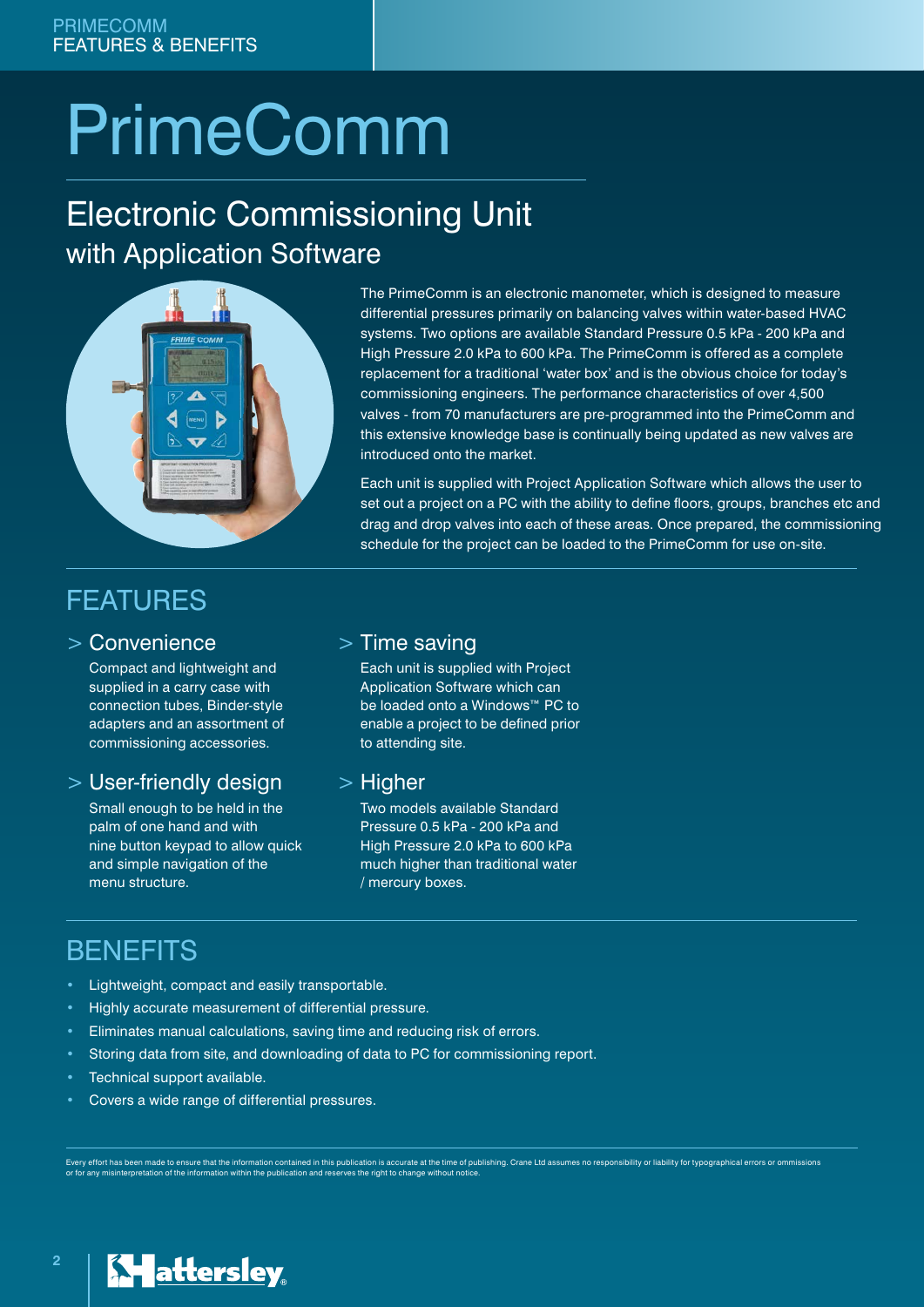

## CASE CONTENTS

Each PrimeComm handset is supplied in a sturdy carry case, fitted with profiled foam inserts which includes:

|                |                                                             | <b>QUANTITY</b> |
|----------------|-------------------------------------------------------------|-----------------|
|                | Carry case, with profiled foam inserts                      |                 |
| $\overline{2}$ | Hand held transducer and display unit in a rubber protector |                 |
| 3              | Connection tubes with isolating valves                      | $\overline{2}$  |
| $\overline{4}$ | Angle-pattern, binder-style adapters, 3.3mm diameter        | $\overline{2}$  |
| 5              | Straight-pattern, binder-style adaptors, 2.0mm diameter     | $\overline{2}$  |
| 6              | A set of T-handle Hex keys (3mm, 4mm, 5mm, 6mm and 8mm)     |                 |
| 7              | Screwdriver                                                 |                 |
| 8              | <b>PP3</b> batteries                                        | $\overline{2}$  |
| 9              | Lanyard                                                     |                 |
| 10             | Strainer maintenance kit                                    |                 |
| 11             | Calibration certificate                                     |                 |
| 12             | <b>Quick-Start Guide</b>                                    |                 |
| 13             | Instruction manual                                          |                 |

Every effort has been made to ensure that the information contained in this publication is accurate at the time of publishing. Crane Ltd assumes no responsibility or liability for typographical errors or ommissions<br>or for